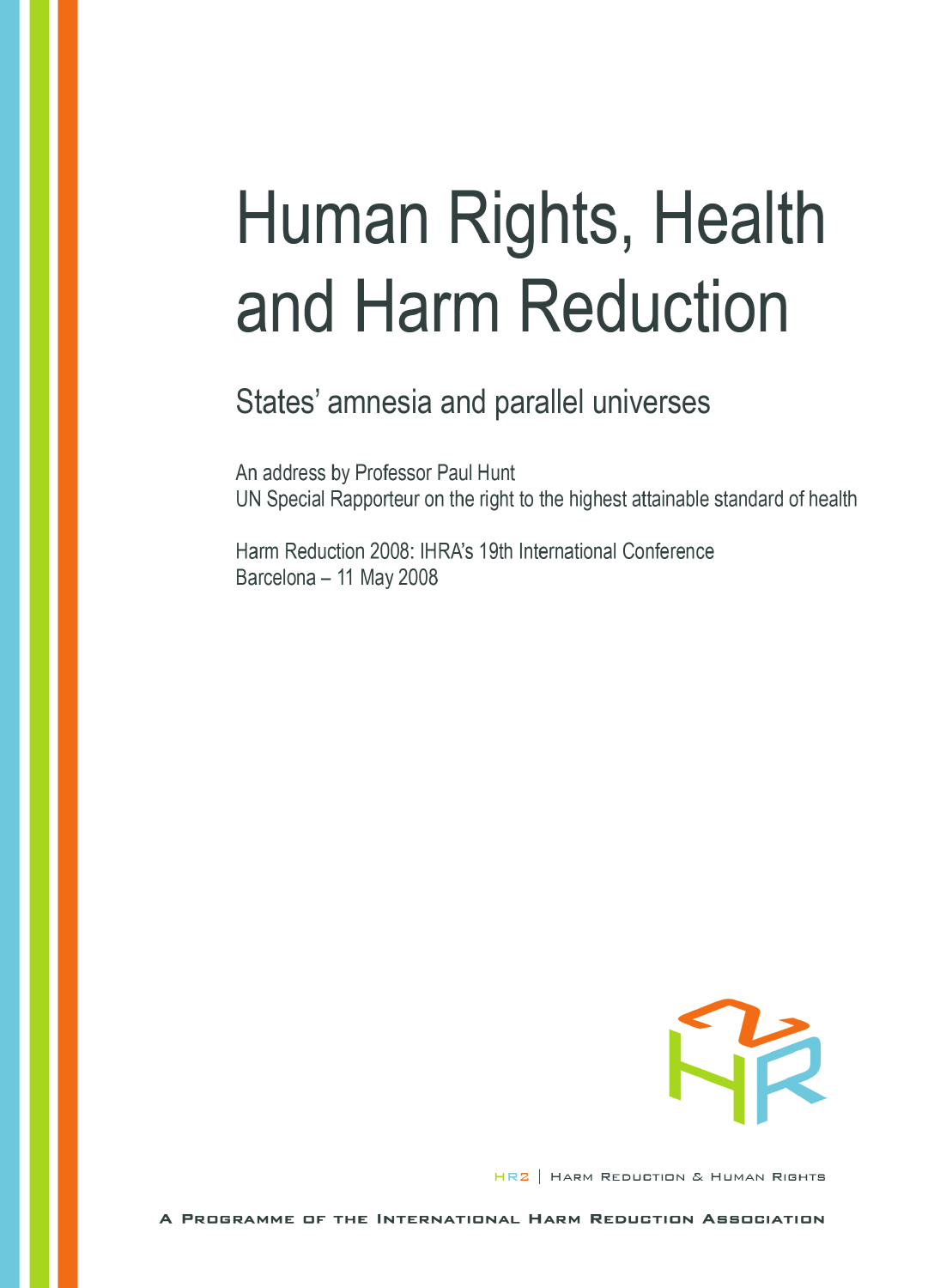#### About the International Harm Reduction Association and HR2

The International Harm Reduction Association (IHRA) is one of the leading international non-governmental organisations promoting policies and practices that reduce the harms from all psychoactive substances, harms which include not only the increased vulnerability to HIV and hepatitis C infection among people who use drugs, but also the negative social, health, economic and criminal impacts of illicit drugs, alcohol and tobacco on individuals, communities and society. A key principle of IHRA's approach is to support the engagement of people and communities affected by drugs and alcohol around the world in policy-making processes, including the voices and perspectives of people who use illicit drugs.

In 2007, IHRA established HR2, the Harm Reduction & Human Rights Monitoring and Policy Analysis Programme. HR2 leads the organisation's programme of research and advocacy on the development of harm reduction programmes and human rights protections for people who use drugs in all regions of the world.

IHRA is an NGO in Special Consultative Status with the Economic and Social Council of the United Nations.

#### About the Author

In 1998, Paul Hunt – a national of New Zealand – was elected by the United Nations to serve as an independent expert on the UN Committee on Economic, Social and Cultural Rights (1999—2002). Between 2001—2002, at the request of the then UN High Commissioner for Human Rights, Mary Robinson, he co-authored draft Guidelines on Human Rights Approaches to Poverty Reduction.

Between 2002-2008, Paul served as UN Special Rapporteur on the right to the highest attainable standard of health, the first appointment to this new human rights mechanism. As Special Rapporteur, he endeavoured to help States and other actors better promote and protect the right to health. In his work, he focused in particular on poverty, discrimination and the right to health. An independent expert, he undertook country missions and reported to the UN General Assembly and UN Commission on Human Rights (now the UN Human Rights Council).

Paul has lived and undertaken human rights work in Europe, Africa, the Middle East and South Pacific. He has written extensively on economic, social and cultural rights. He is a member of the Human Rights Centre, at the University of Essex (England) and Adjunct Professor at the University of Waikato (New Zealand).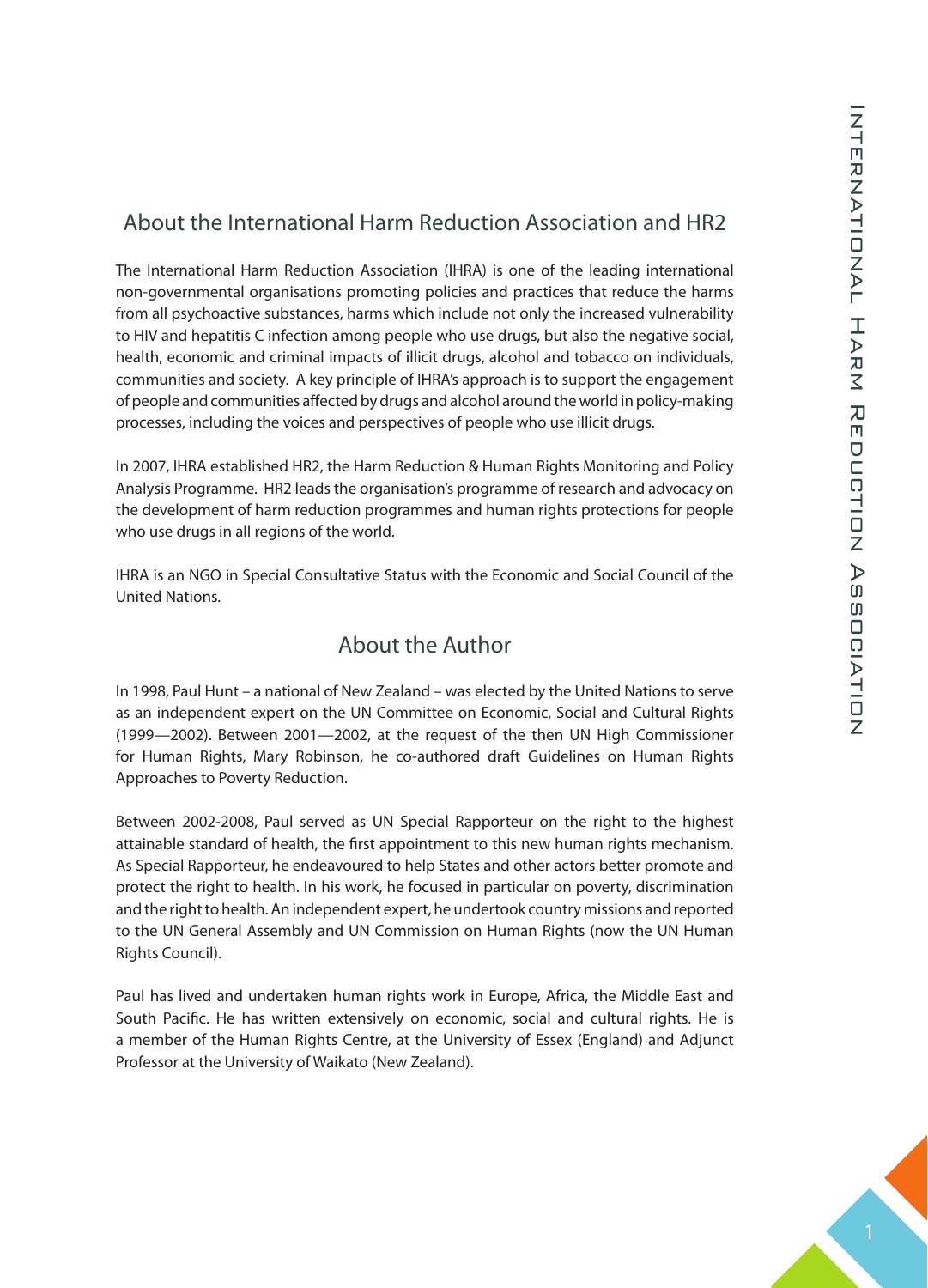## **Human Rights, Health and Harm Reduction**

States' amnesia and parallel universes

Paul Hunt UN Special Rapporteur on the right to the highest attainable standard of health

© 2008 International Harm Reduction Association

ISBN 978-0-9557754-3-7

This document was produced by HR2, the Harm Reduction & Human Rights Monitoring and Policy Analysis Programme of the International Harm Reduction Association.

Acknowledgements:

A number of people helped me prepare for this presentation. I am most grateful to all of them. Special thanks are due to Maxwell Madzikanga, Senior Research Officer, Human Rights Centre, University of Essex, England. Of course, any errors are mine.

Design by Mark Joyce

Published by **International Harm Reduction Association** Unit 704 The Chandlery 50 Westminster Bridge Road London SE1 7QY United Kingdom Telephone: +44 (0)207 953 7412 E-mail: info@ihra.net Website: www.ihra.net Blog: www.ihrablog.net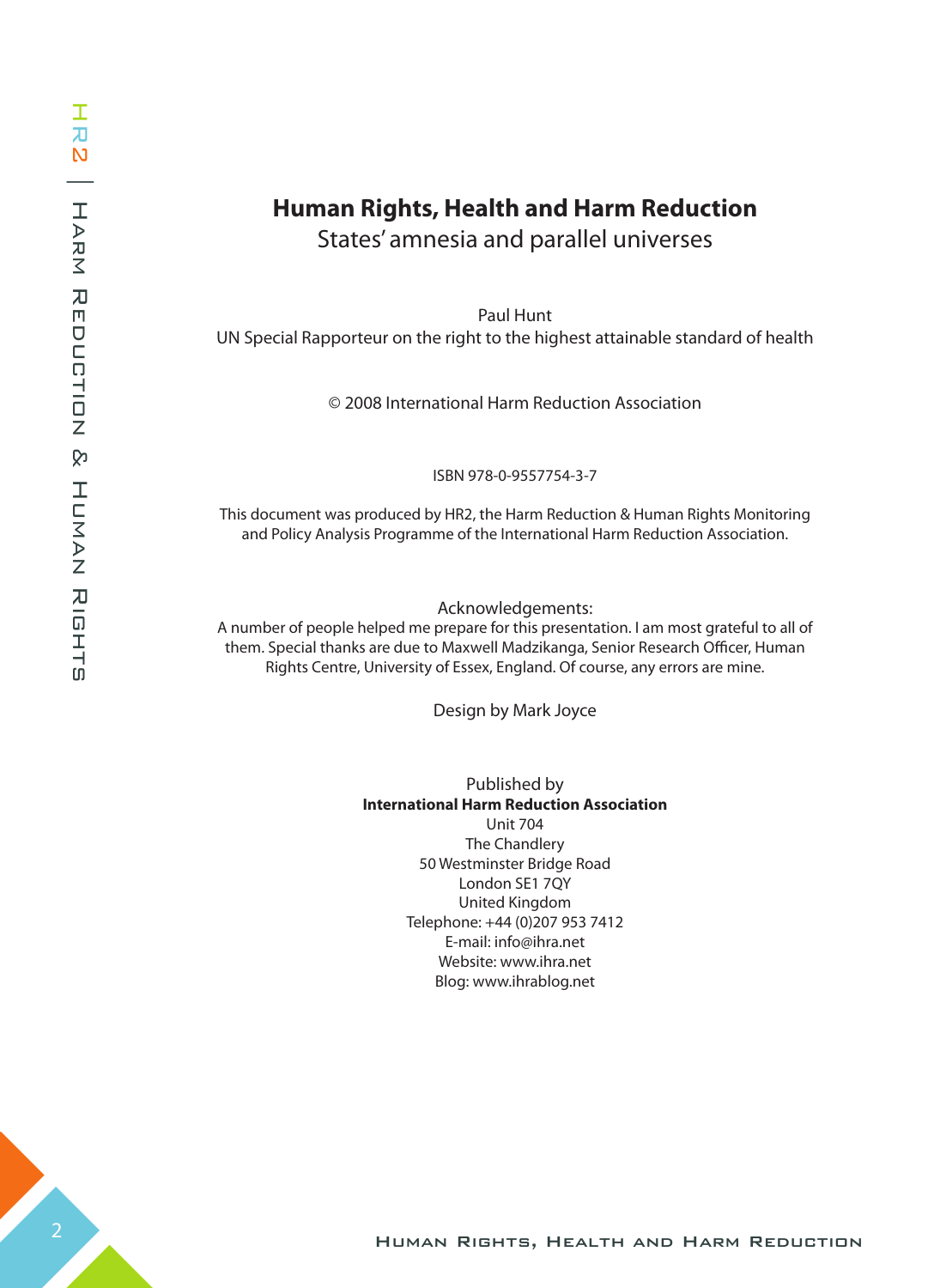**The following is the text of Professor Hunt's keynote address at the Opening Plenary of Harm Reduction 2008: IHRA's 19th International Conference, Barcelona, 11 May 2008.** 

**People who use drugs are routinely subject to multiple human rights violations:**

- An ambulance refuses to respond to a drug overdose because the underlying activity is 'illegal'.
- People who use drugs die in a locked hospital ward engulfed by fire.
- Police beat people suspected of using drugs.
- People who use drugs undergo treatment, including detoxification, without their consent.
- Investigators force drug suspects into unmedicated withdrawal to extract confessions.
- Doctors disclose patients' history of drug use without consent.
- Police raid the home of a suspected drug user without lawful authorisation.
- People who use drugs are denied information about HIV prevention, harm reduction, and safer drug use.
- Governments ban publications about drug use or harm reduction.
- Government officials harass individuals who speak publicly in favour of needle exchange,

methadone or other harm reduction measures.

- Public authorities refuse to register a drug user association.
- Police break up a peaceful demonstration against drug laws.
- Police fail to investigate a case of domestic violence against a drugusing woman.
- Police fail to investigate the assault or murder of a person suspected of using drugs, blaming it on 'gang violence'.
- A person is denied health care due to actual or suspected drug use.
- Human Rights, Health and Harm Reduction States and Parallel universes 31<br>
Health and Harm Reduction States amplitude to the control of the control of the control of the control of the control of the control of the control In some countries, people who use drugs are underrepresented in HIV treatment programmes despite accounting for the majority of people living with HIV.
	- Government officials ban needle exchange programmes.
	- Government officials ban substitution therapy with methadone.
	- Women are denied access to harm reduction services on an equal basis with men.
	- Young people who use drugs are denied factual information and services about safer injection and harm reduction.
	- People who use drugs are excluded from consultations about proposed harm reduction policies and programmes.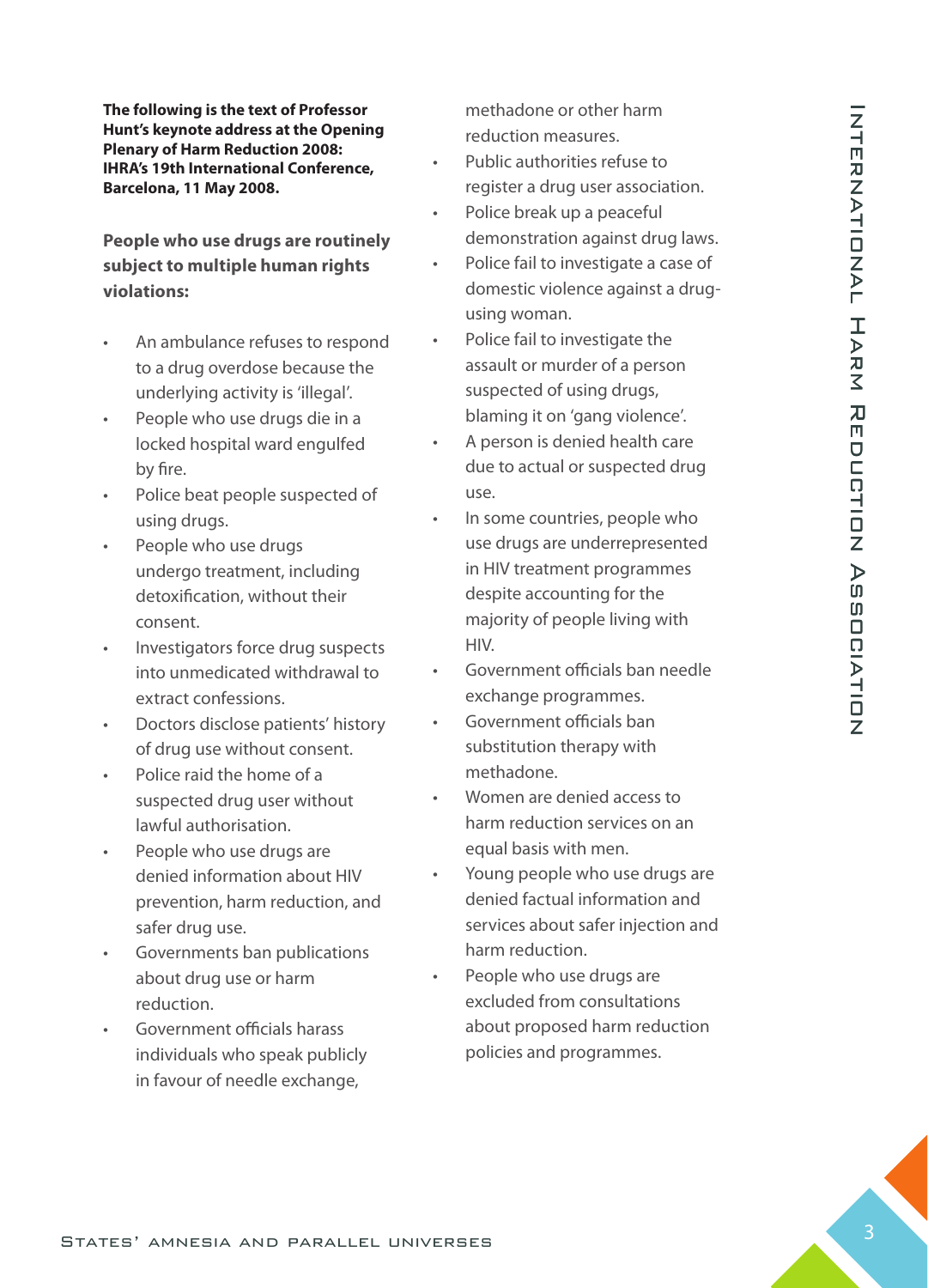Drawn from every region of the world, the human rights indictment is long.<sup>1</sup> And this is not the end of it. From your own experiences, you can all provide many additional examples.

This widespread, systemic abuse of human rights is especially shocking because those who use drugs include people who are the most marginal the most vulnerable - in society.

Despite this – despite the scale of abuse and the vulnerability – there is no public outrage, no public outcry. On the contrary, the long litany of abuse scarcely attracts disapproval. Sometimes it even receives public support.

Why? Because in many societies people who use drugs are invisible, stigmatised or demonised. And history teaches us that when this happens – when a group of people are invisible, stigmatised or demonised - widespread human rights abuse often follows.

This is precisely what is happening – in many countries – to people who use drugs. And not just in authoritarian regimes. It is happening in democratic countries, too. A famous commentator once warned against the 'tyranny of the majority'. Systemic injustice and neglect is not confined to dictatorships.

The historic role of human rights is to expose and challenge such injustice. Wherever it occurs and whatever form it takes. Whether the injustice is at the hands of a dictator or a democracy. Whether those affected are popular or not. Whether they are visible or hidden.

### **The United Nations and human rights**

The United Nations was established in response to appalling human rights violations on a horrendous scale. For this reason, one of the three principal objectives of the United Nations is the promotion and protection of human rights for all, without discrimination.

For many years, human rights attracted limited attention – and few resources – within the United Nations. In part, they were victims of the Cold War.

Despite the Cold War, significant progress was made. An elaborate international code of human rights was negotiated – word by word – and agreed. This was an extremely arduous process. Reading the histories of these important texts, I am reminded of hand-to-hand combat. Every human right – every principle – every phrase – was hard fought. In this struggle, nongovernmental organisations (NGOs)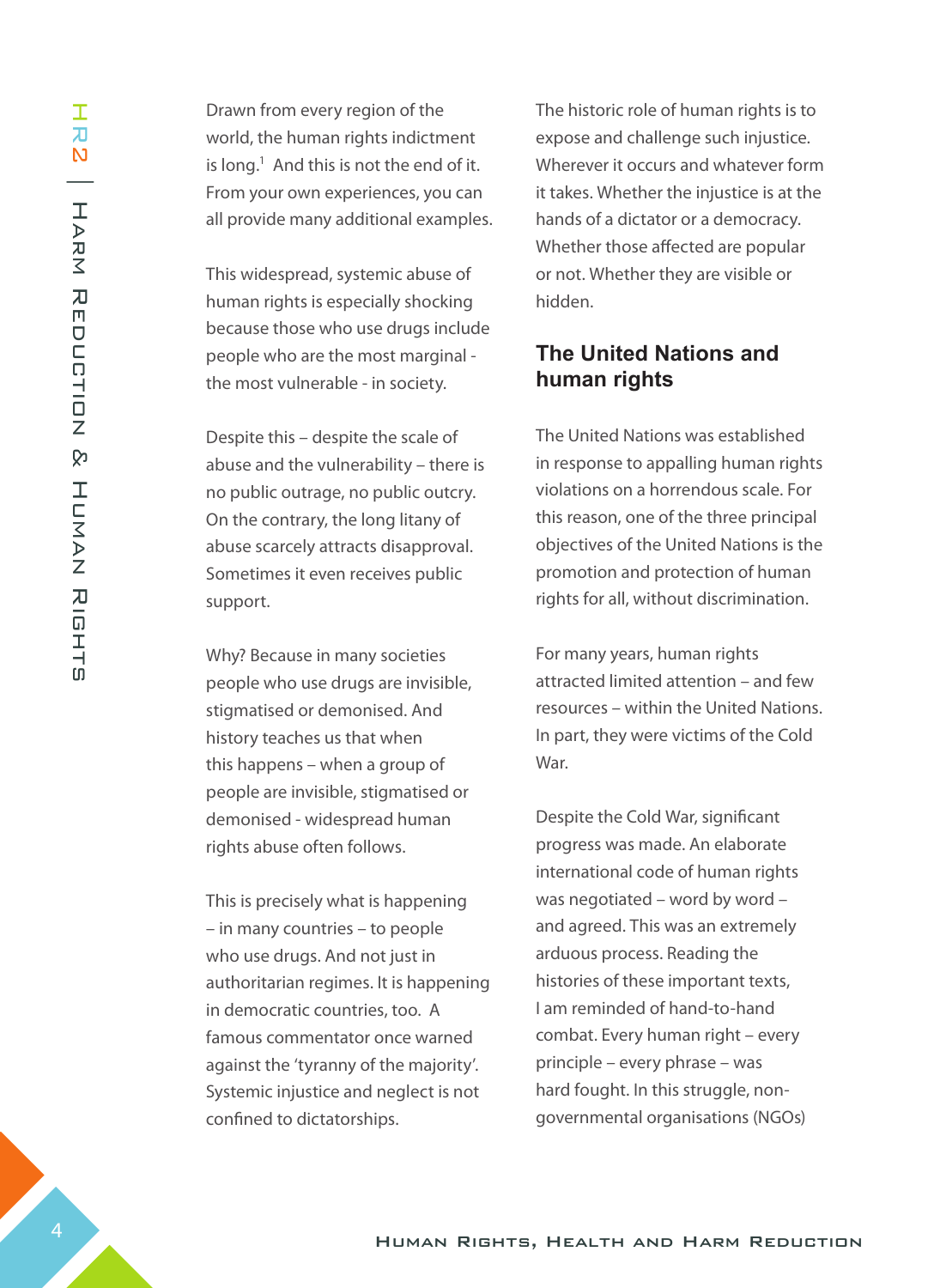played a critical role. Without civil society, there would be no international code of human rights as we know it today.

The code includes numerous international treaties, as well as many important declarations. The entire edifice rests upon the Universal Declaration of Human Rights – whose 60th anniversary we celebrate this year. There is a global campaign to mark this anniversary. Its slogan is 'Dignity and justice for all of us'.

All of us: including people who use drugs.

This slogan signals among the most important features of the international code of human rights: equality and non-discrimination. Human rights have a particular preoccupation with marginal groups, vulnerability, disadvantage and discrimination.

Of course, it is easy to dismiss this international code of human rights. After all, every day our newspapers remind us that the code is breached with impunity: Darfur, Burma, Zimbabwe, Israel/Palestine, Guantanamo Bay, and so on.

Nonetheless, I encourage you to include international and national human rights in your strategies. Human rights are blunt instruments. And sometimes they appear to have no impact at all. But it is also undeniably true that sometimes human rights have helped in the struggle against injustice.

As the international code of human rights was being negotiated, national and international mechanisms were put in place to check that the code was being implemented. Crucially, much of the code is legally binding upon States – so processes were established to hold States to account in relation to their legally binding obligations.

playes a circular one of the meaning properties in the transfer and the statestic international Code of Harman rights are known associates the states amelication of the meaning that the state of the meaning the time of th Today, there are many national and international procedures that can be used – and are being used – to expose and challenge the abusive conduct of governments. Once again, these procedures depend upon civil society. In recent years, for example, non-governmental organisations have taken literally thousands of human rights law cases – and some of these cases have generated progressive reforms to laws and policies.

Of course, we all know that litigation has very serious limitations. I cannot see those using drugs lining up outside the law courts with their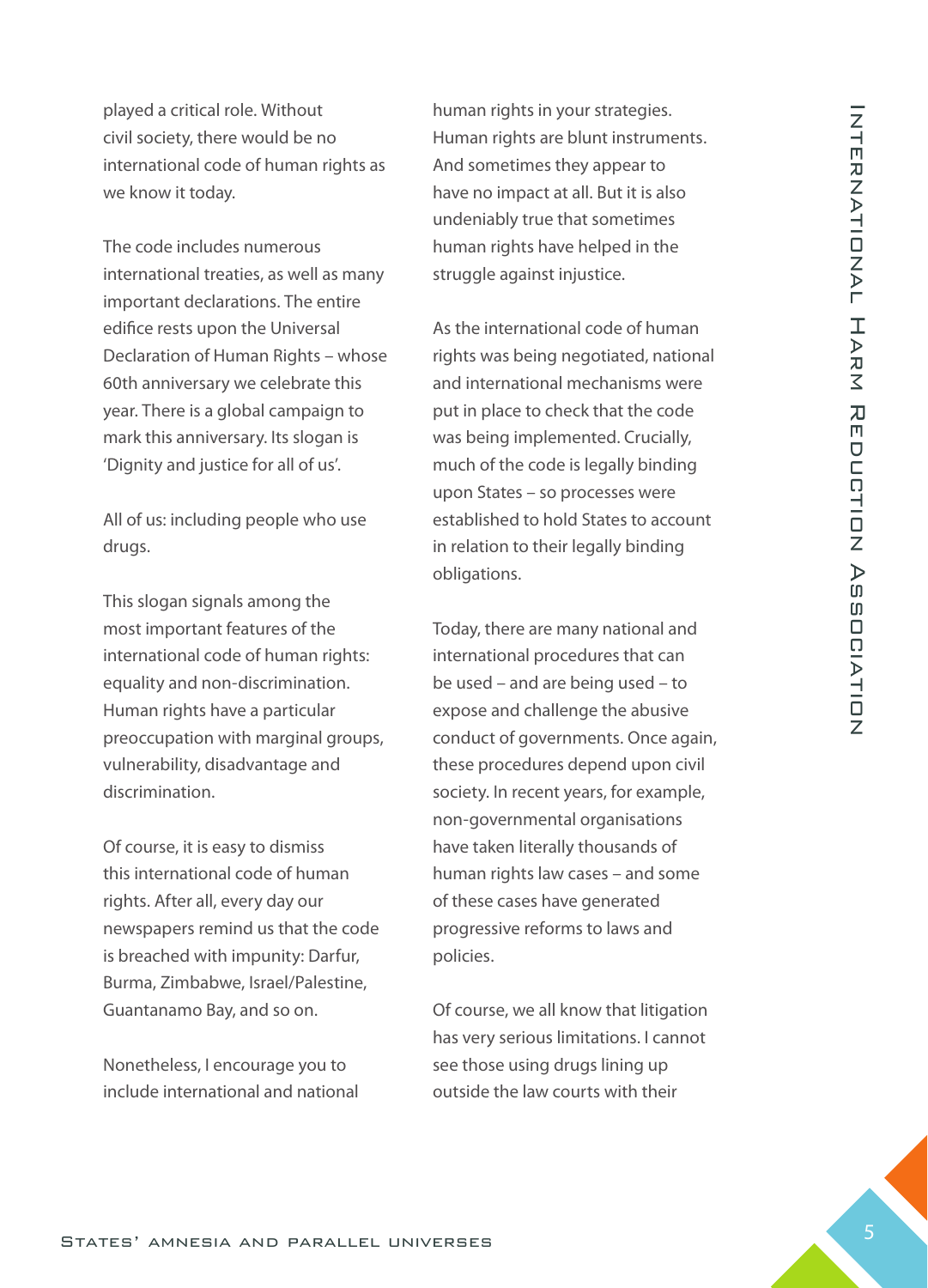test cases. But not all human rights accountability procedures involve the courts.

For example, there is a human rights treaty called the International Covenant on Economic, Social and Cultural Rights. Over 150 States have agreed to be bound by this important Covenant that includes a range of human rights, including the right to the highest attainable standard of health. Although the Covenant's rights are subject to progressive realisation and resource availability, these phrases do not provide States with an escape hatch.

Every five years, each of the 150 States has to submit a long report setting out how they are implementing all the rights in the Covenant. The report goes to an international committee of human rights experts. The international experts are independent. The State sends a delegation to present their report to the committee. The independent experts ask the delegation questions about the State's report. The questions often draw from briefings prepared by civil society. These NGO 'shadow reports' are crucial. Sometimes, reading a State's report along side an NGO's 'shadow report', you would think they are describing different countries.

Informed by the 'shadow reports', the independent experts can ask the State officials hard questions. What are you doing about police violence against those who use drugs? Why has your government banned substitution therapy with methadone? Why has it banned needle exchange programmes? Why are you not educating your young people about harm reduction? What harm reduction initiatives do you have in place? How much of the budget is devoted to harm reduction? Why is this sum less this year than it was last year? How is that consistent with your government's duty to progressively realise the right to the highest attainable standard of health? Do you listen to people who use drugs to learn about their views and experiences?

This dialogue takes about one day – and it takes place in public in Geneva. NGOs are usually sitting at the back of the room listening. At the end of the dialogue, the committee prepares some criticisms of the State's laws and policies. And it also prepares some recommendations. These are made public – put on the web – and published in all six UN languages.

For four years,  $2$  I sat on this committee and I can assure you that when we prepared our criticisms and recommendations we were often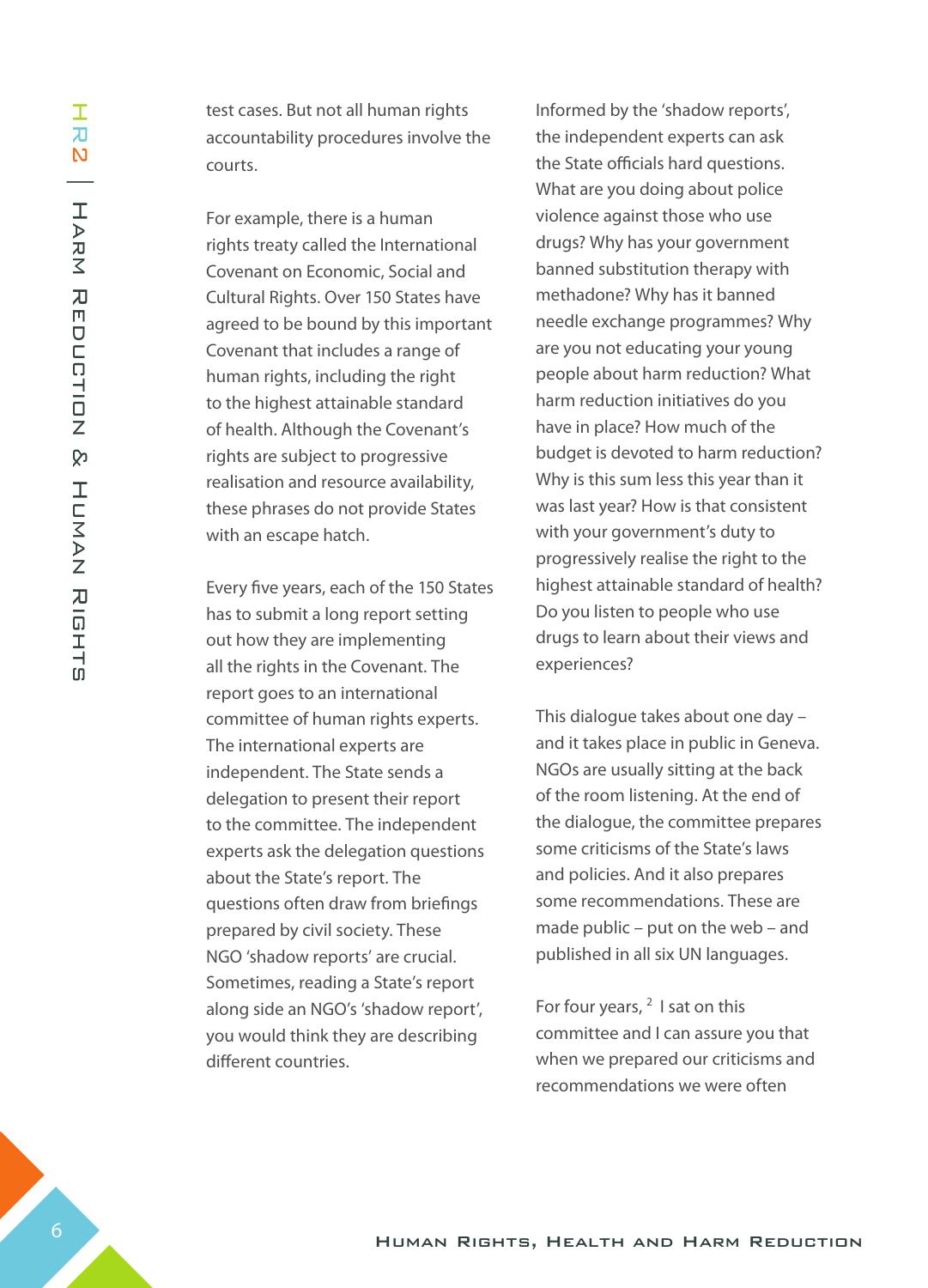trying to create something that would be useful to civil society organisations – something that NGOs could use in their campaigns – something they could take to their governments and say: 'Look, the UN is criticising you for being in breach of your international human rights obligations, it is time to introduce reforms, adopt the UN's recommendations.'

When I was on that committee, my colleagues and I received a very large number of 'shadow reports' from NGOs on many countries and on many issues – from domestic violence to the right to education and the right to the highest attainable standard of health.

But I have no recollection of ever receiving any NGO information about harm reduction and the human rights of those who use drugs.

I am pleased to report that this is changing. Last year, for example, the Swedish Drug Users Union, and the International Harm Reduction Association, submitted a 'shadow report' to a United Nations human rights treaty-body. 3

Of course, you must have no illusions about human rights protections and procedures. For example, the process I have just outlined is very weak. Sometimes NGOs invest precious

resources into preparing 'shadow reports' with no significant outcome.

Still, human rights do provide a way of holding States to account - of making sure that people who use drugs are not invisible – of exposing stigma, discrimination and other abuse – of asking tough questions and demanding clear answers - and so I respectfully suggest that you consider the strategic use of human rights and their procedures.

Although these human rights bodies and procedures are flawed, they are models of transparency, accessibility and participation when compared with the bodies and procedures associated with the international drug control system, such as the International Narcotics Control Board. But that serious problem deserves a separate presentation.<sup>4</sup>

by the three total control of the three terms in the total of the three terms in the terms of the terms of the states in the terms of the statest amplitude to the statest amplitude of the statest amplitude in the statest UN Special Rapporteurs are another type of independent mechanism for the promotion and protection of human rights. The mandates of several Special Rapporteurs, such as those working against torture and extra-judicial executions, bear upon those who use drugs. Rapporteurs are not members of the UN secretariat; they usually report directly to the UN General Assembly and UN Human Rights Council.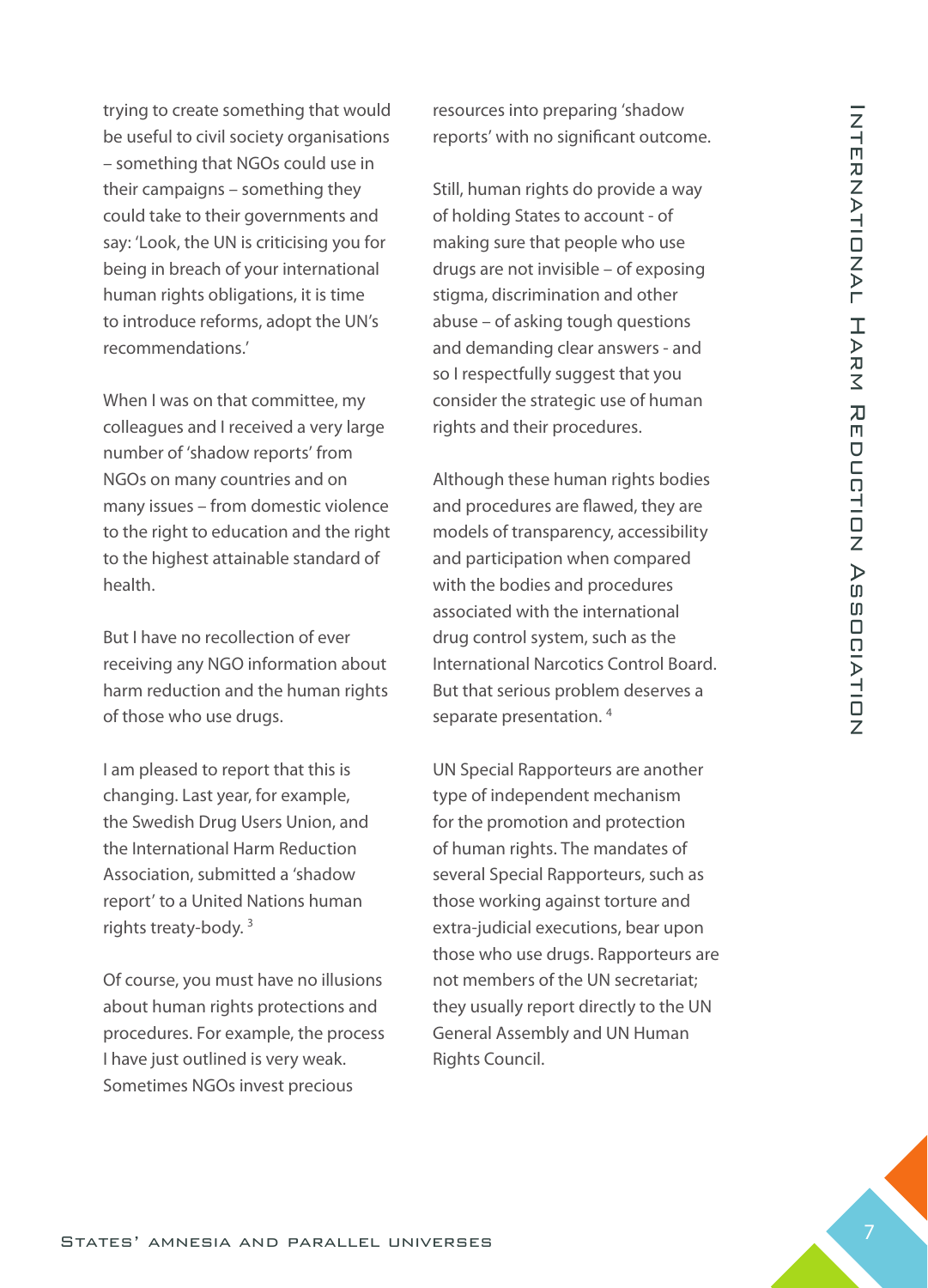My mandate is on the right to the highest attainable standard of physical and mental health. This fundamental human right extends beyond medical care to also encompass the underlying determinants of health, such as access to water, sanitation and health-related information. Because the right is subject to resource availability, more is demanded of a high-income than a low-income State. Also, because the right is subject to progressive realisation, a State must have in place indicators and benchmarks to measure the degree to which it is successfully improving (or otherwise) health processes and outcomes. There must be accountability mechanisms to hold the State (and others) to account in relation to its right-to-health duties. 5

The right to the highest attainable standard of health requires all States to provide, as a matter of priority, national, comprehensive harm reduction services for people who use drugs. An appropriate policy, plan, budget, monitoring and accountability must support the services. As the services, policy and so on are formulated and implemented, mechanisms must be in place to enable the active and informed participation of those most affected.

One size does not fit all. Harm reduction initiatives must respond to national and local needs. Also, as already observed, the right to health places greater demands on highincome than low-income States. All States, however, are obliged to have an effective, national, comprehensive harm reduction policy and plan, that delivers essential harm reduction services.

In 2006, the Swedish Government invited me to look at the right to health in Sweden. My UN report gives the Government credit for a standard of living, life expectancy and health status that is among the best in the world. But my report also highlights some significant problems.<sup>6</sup>

For example, I was surprised and disappointed to find a seriously inadequate approach to harm reduction. So my UN report reminds the Swedish Government of its right to health responsibility to ensure implementation of a national, comprehensive harm reduction policy, throughout the country, as a matter of priority.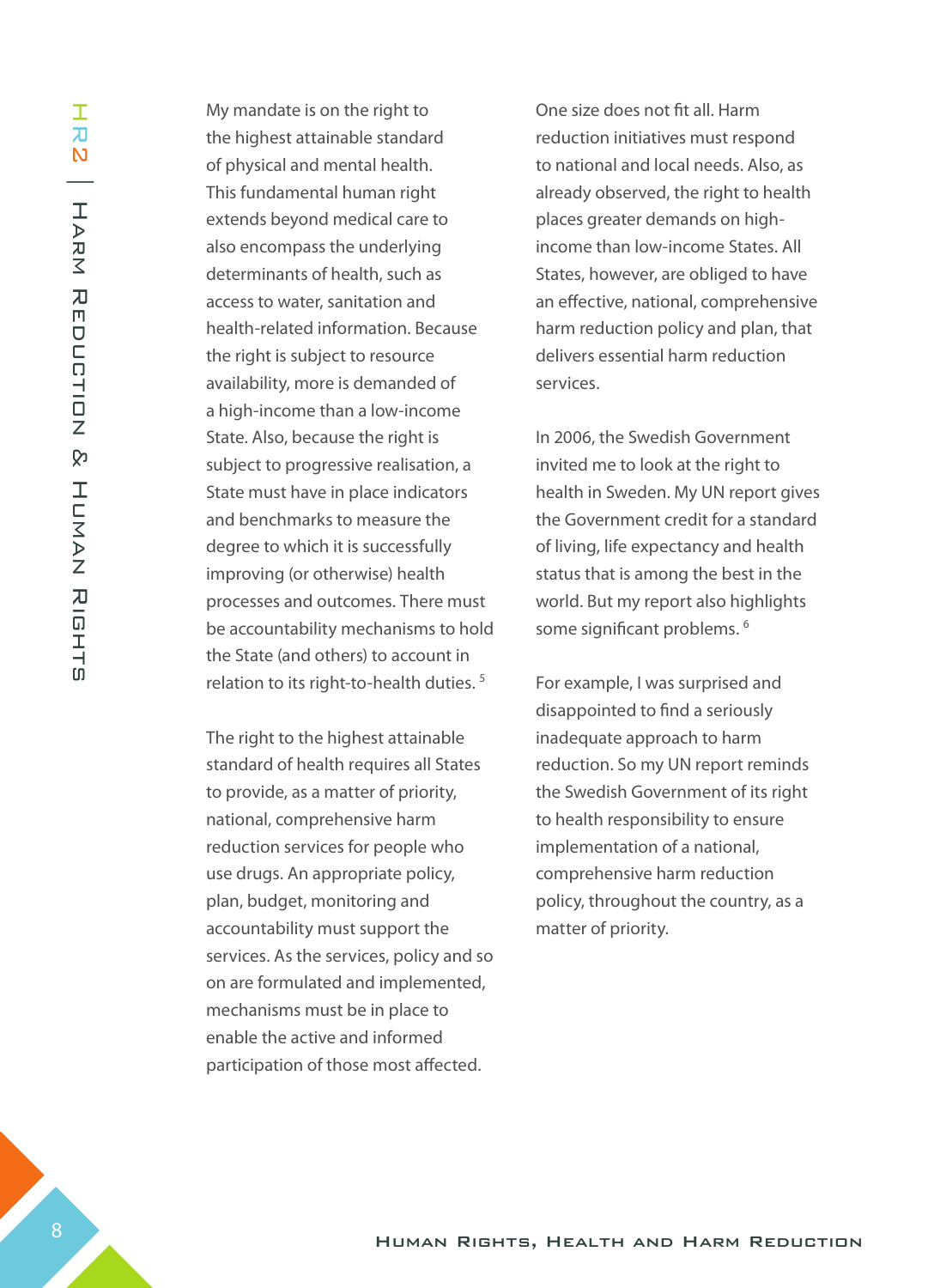#### **States' amnesia, parallel universes and the challenge of policy coherence**

But I want to highlight a much wider problem that goes beyond Sweden or any individual country.

Governments suffer from acute amnesia. I talk to them in the UN Human Rights Council about the right to the highest attainable standard of health. The Council passes resolutions affirming the right to health and requesting me to prepare reports on various right-to-health issues.

Then the representatives of the same Governments that sit on the Human Rights Council walk up the hill in Geneva to the World Health Organisation – or they take the plane to Vienna and the UN Commission on Narcotic Drugs – and somewhere en route they forget about their legally binding right to health duties.

This is especially bizarre because the UN General Assembly has expressly mandated the UN Human Rights Council to take steps to integrate human rights across the world organisation.7

This leads to the inexcusable situation that the UN Commission on Narcotic Drugs focuses almost exclusively on

three international drug conventions with scant regard for the international code of human rights that emerges from one of the principal objectives of the UN Charter.

**States' ammediation** and the the with canceled one considerably consider the the expectation States' amplitude of production States' amplitude of production States' amplitude of production States' amplitude of production It is imperative that the international drug control system – the UN Commission on Narcotic Drugs (CND), the UN Office on Drugs and Crime (UNODC), the International Narcotics Control Board and so on – and the complex international human rights system that has evolved since 1948, cease to behave as though they exist in parallel universes.

The UN human rights system must give closer attention to the international drug conventions, the issue of drug control, and the plight of those who use drugs.

Equally, the international drug control system must be respectful of human rights. This is not an option. It is a legal requirement.<sup>8</sup>

There are some modest but encouraging signs that these parallel universes – these silos – are breaking down. Take, for example, the recent resolution of the UN Commission on Narcotic Drugs requesting UNODC 'to continue to work closely with' the UN human rights system.<sup>9</sup> One hopes this will lead to more cooperation and not merely the maintenance of the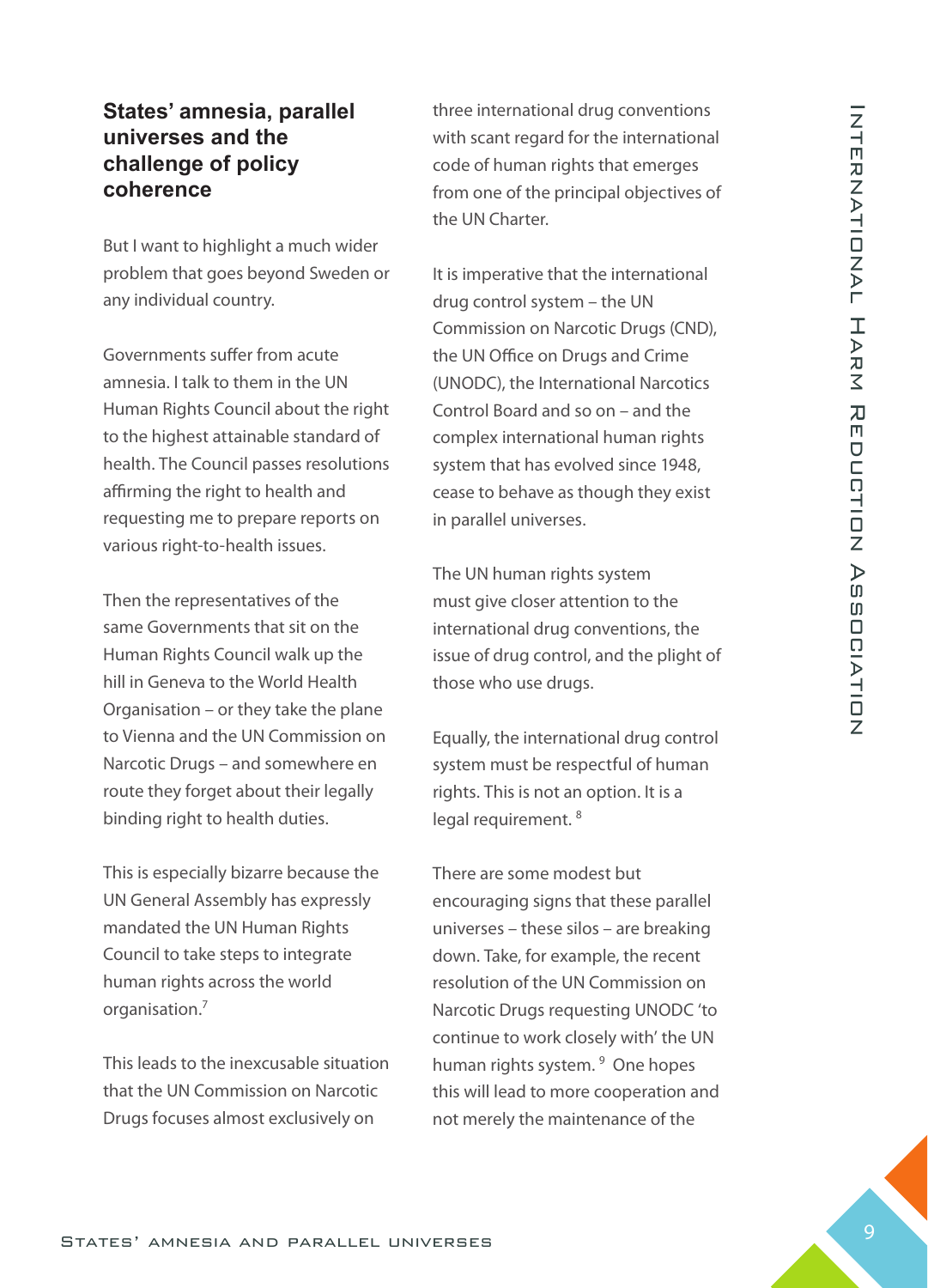deeply unsatisfactory status quo. Also, UNODC's Executive Director, Antonio Maria Costa, deserves credit for acknowledging in a recent speech to CND that 'implementation of the drug Conventions must proceed with due regard to human rights. Thus far, there has been little attention paid to this aspect of our work. This definitely needs to be amended.' 10

#### **Operationalisation**

The challenge is to operationalise this commitment – to take forward these modest moves towards greater policy coherence. Fortunately, recent developments will help.

Like other parts of the wider human rights movement, health and human rights have matured rapidly in recent years.

Not long ago, the health and human rights movement focussed on 'naming and shaming', taking test cases, letter writing campaigns and slogans. All these traditional human rights tools continue to have a vital role to play. However, there is now a growing recognition that human rights must shape health policies, programmes and projects. They must be integrated into national and international policy making processes. And for this to happen the traditional human rights tools are no longer sufficient. In addition, we need impact assessments, indicators and benchmarks (because of progressive realisation), budgetary analysis (because of resource availability), and so on. Moreover, recent years have seen the health and human rights movement developing these more sophisticated tools and techniques.<sup>11</sup>

Consistent with this more mature approach – and in keeping with the General Assembly's view that human rights must be integrated across the UN – the human rights community is developing a human rights based approach to development; a human rights based approach to poverty reduction; a human rights based approach to trade; and so on.

And I have no doubt that it is now time to develop a human rights based approach to drug policy.

Drug policy is not simply a law and order issue. It is also a human rights issue. And we must reshape the drug policy agenda accordingly. 12

As the General Assembly has confirmed, it is time for human rights to take their rightful place, integrated across the United Nations, making policies and programmes more effective, inclusive, accessible,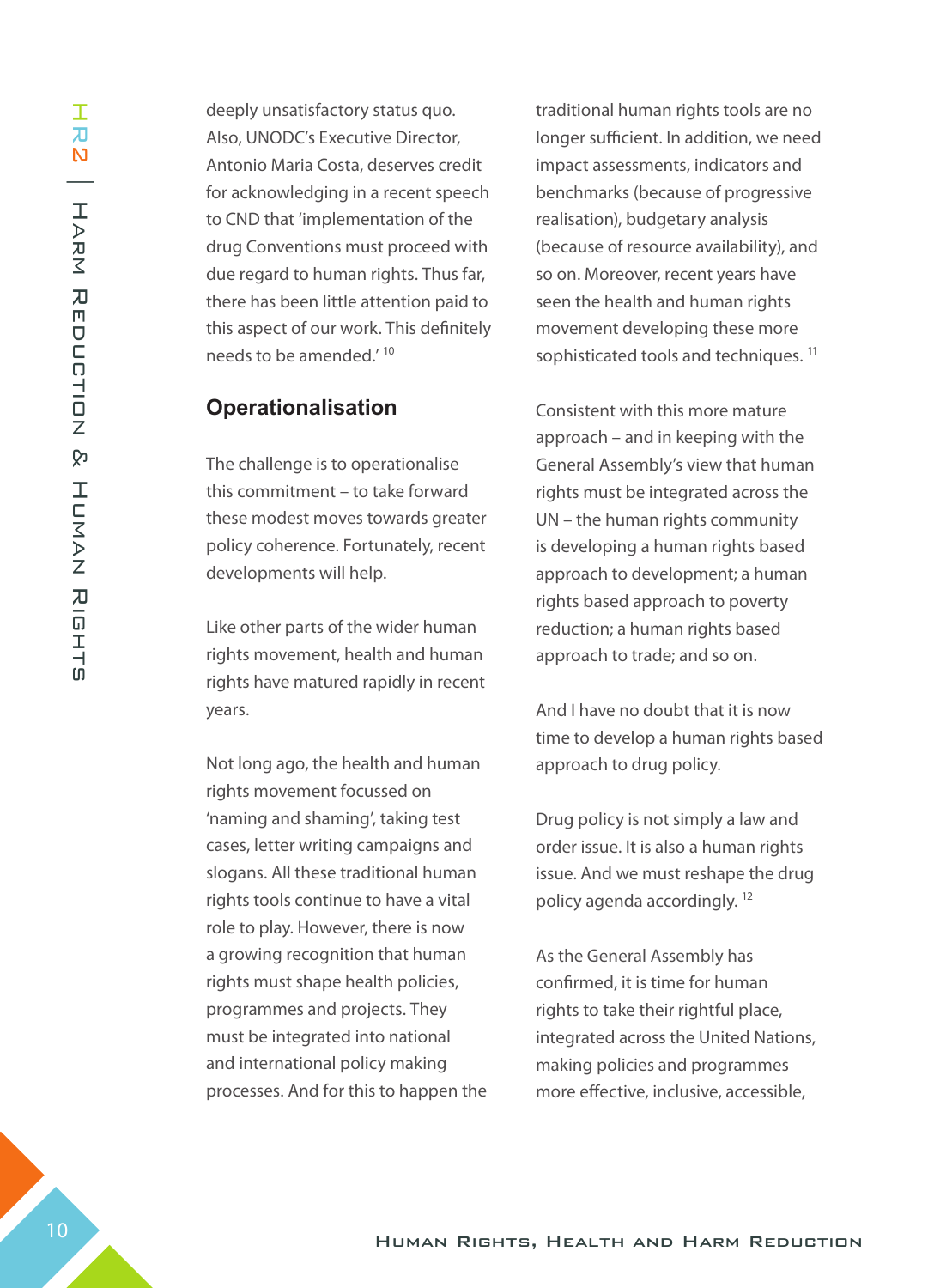transparent, robust, sustainable and meaningful to those who are disadvantaged.

#### **Conclusion**

Sometimes human rights, including the right to the highest attainable standard of health, are characterised as unrealistic and impractical.

This is a gross misrepresentation.

The right to health demands initiatives that deliver good health outcomes by way of transparent, participatory, non-discriminatory processes.

Right to health initiatives are evidence-based – or at least evidence-informed.

In relation to harm reduction, this is extremely important.

There is overwhelming evidence that harm reduction initiatives work. They are good for public health. They reduce avoidable suffering. They save lives. Moreover, these benefits extend beyond HIV prevention to protecting people who inject drugs, and their partners, from the wide range of other negative health consequences associated with injecting drug use. And the initiatives are also cost effective. 13

If that is not realistic and practical – I do not know what is!

When human rights workers call for harm reduction initiatives, it is not they that are impractical, it is not they that are blindly driven by ideology – it is their opponents.

At the heart of the right to the highest attainable standard of health lies an effective and integrated health system, encompassing health care and the underlying determinants of health, which is responsive to national and local priorities, and accessible to all. The health system must be responsive to the particular needs of disadvantaged individuals and communities, including people who use drugs.

Human Rights, Health and Harm Reduction States' The Court Court and The Court and Harm Reduction States 11 Internation Concerned the material of the state of the state of the state of the state of the state of the state From the right to health perspective, a health system must include a 'basket' of health services – and this 'basket' must include harm reduction services. But, in addition, the right to health requires that a health system has certain other vital features, such as outreach programmes for the disadvantaged, effective referral systems, arrangements to ensure the participation of those affected by health decision-making, respect for cultural difference, monitoring and accountability mechanisms, and so on. 14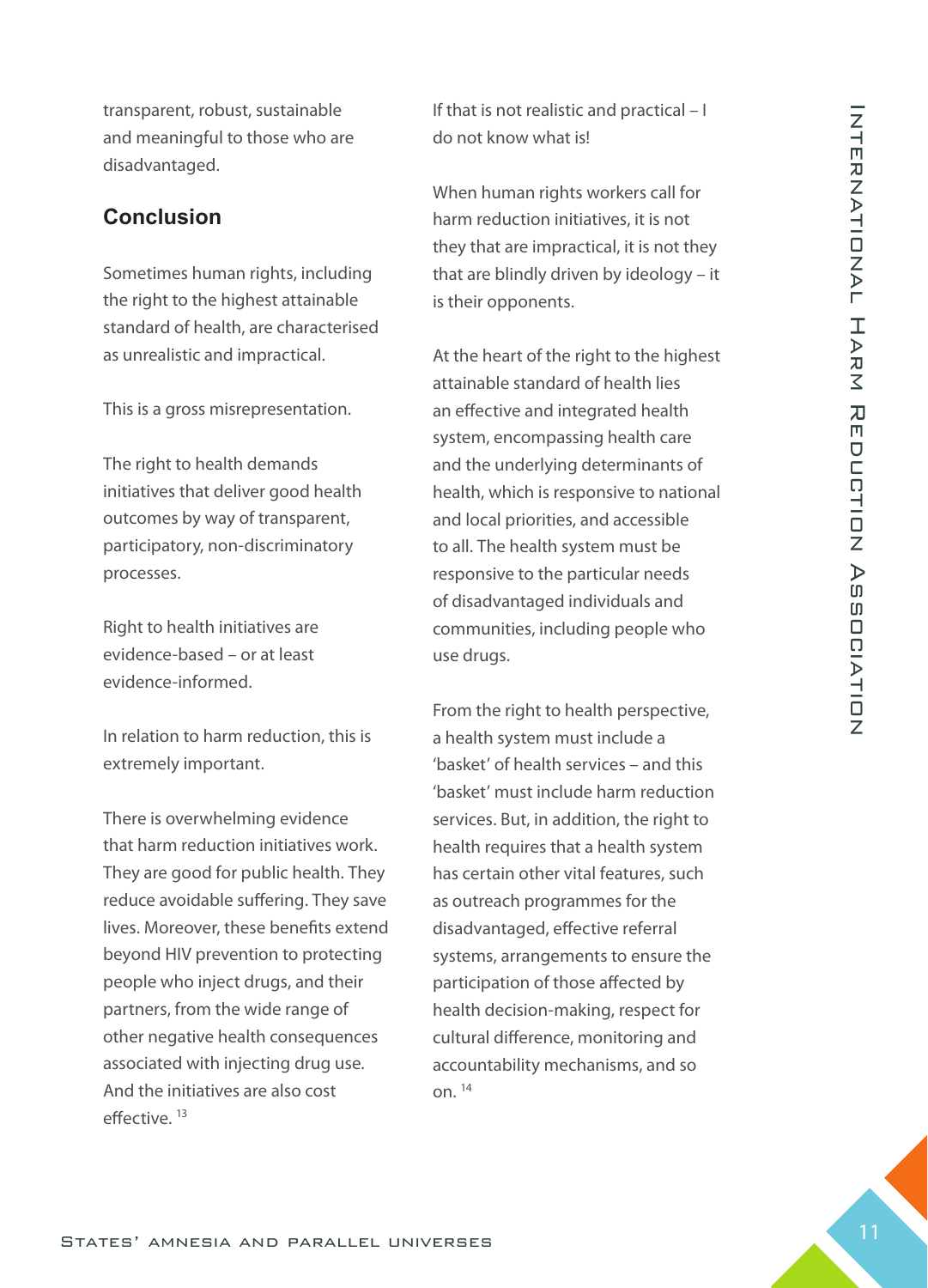I suggest that when working for the human rights objective of enhanced harm reduction services, the overarching goal should be a strong, accessible, integrated health system that is sensitive to the distinctive needs of all, including people who use drugs.

The overarching goal should be a strong, accessible, integrated health system which has those features demanded by the right to the highest attainable standard of health.

Human rights do not provide magic solutions to complex issues because there are no magic solutions.

But human rights have a constructive contribution to make.

I urge you to integrate them into your inspiring work.

Paul Hunt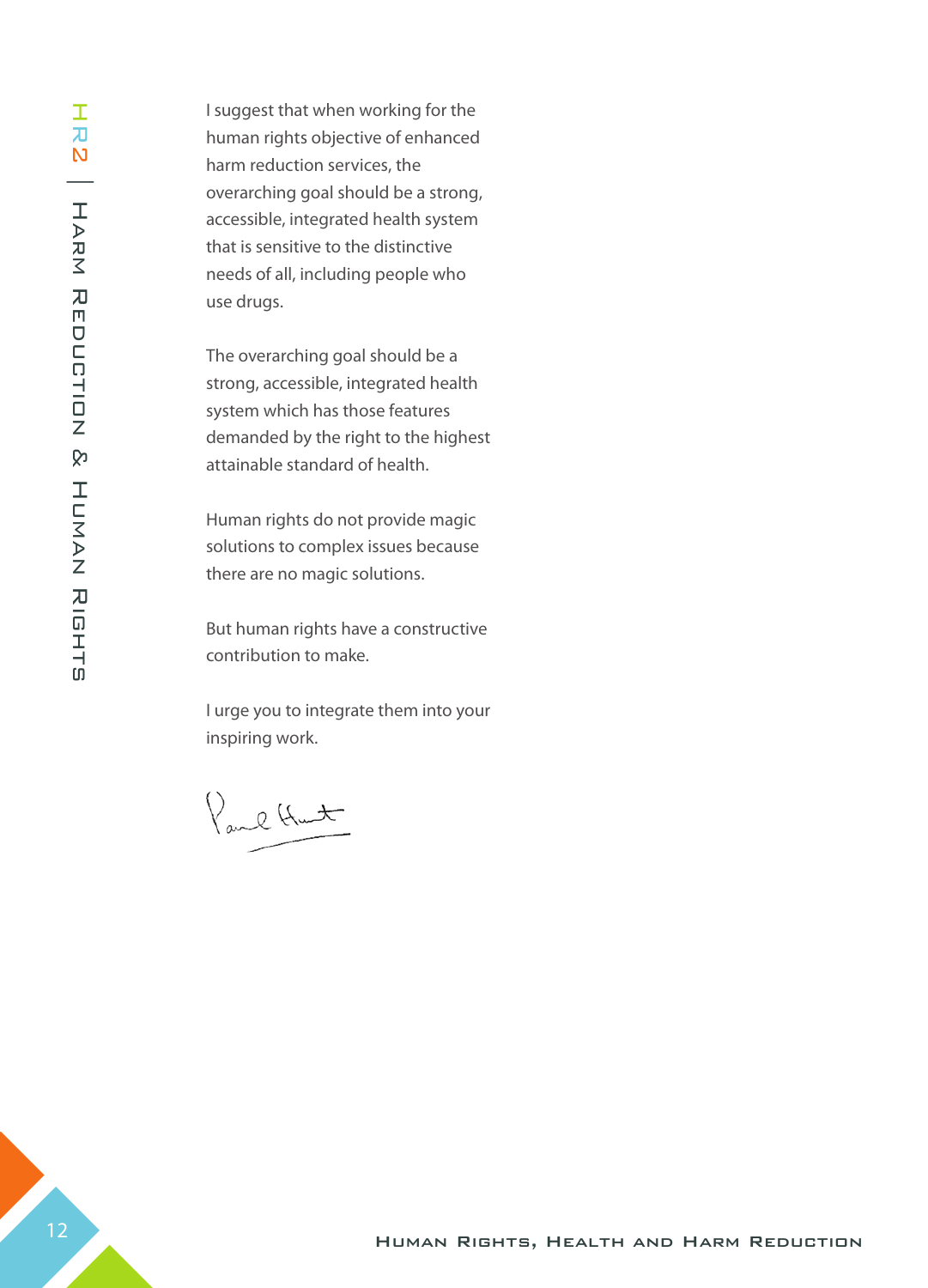#### **Endnotes**

1. See, for example, Catherine Cook and Natalya Kanaef, Global State of Harm Reduction 2008, International Harm Reduction Association, and chapter 3 of Health and Human Rights: a Resource Guide for the Open Society Institute and Soros Foundations Network, Open Society Institute/Equitas, 2007.

2. 1999—2002.

3. The UN Committee on Economic, Social and Cultural Rights. See Swedish Drug Users Union and International Harm Reduction Association, Briefing to the Committee on Economic, Social and Cultural Rights on the fifth report of Sweden on the implementation of the International Covenant on Economic, Social and Cultural Rights, October 2007.

4. See Damon Barrett, 'Unique in International Relations'?: A Comparison of the International Narcotics Control Board and the UN Human Rights Treaty Bodies, International Harm Reduction Association, 2008.

5. See Helen Potts, Accountability and the Right to the Highest Attainable Standard of Health, University of Essex, 2008.

6. The report (A/HRC/4/28/Add.2) dated 28 February 2007 can be found at: http://www2. essex.ac.uk/human\_rights\_centre/rth/docs/ sweden.pdf

#### 7. See A/RES/60/251.

8. In this context see, for example, the UN General Assembly resolution stating that drug control "must be carried out in full conformity with the purposes and principles of the Charter of the United Nations and other provisions of international law, and in particular with full respect for all human rights and fundamental

freedoms, and on the basis of the principles of equal rights and mutual respect." UNGA Res 61/183 (13 March 2007) UN Doc A/RES/61/183 para 1.

9. Resolution 51/12.

10. 10 March 2008.

11. For a discussion about the health and human rights movement's progress and obstacles see the report (A/HRC/4/28) dated 17 January 2007 accessible at: http://www2.essex. ac.uk/human\_rights\_centre/rth/docs/council. pdf

12. See, for example, Damon Barrett, Rick Lines, Rebecca Schleifer, Richard Elliott and Dave Bewley-Taylor, Recalibrating the Regime: The Need for a Human Rights-Based Approach to International Drug Policy, Beckley Foundation Drug Policy Programme and International Harm Reduction Association, 2008.

**Entire and the method of the statest and parallel universes 13 International Harm Reduction States and Parallel universes 13 International Harm Reduction States 13 International Harm Reduction States 13 International Har** 13. See, for example, Alex Wodak and Annie Cooney, Effectiveness of sterile needle and syringe programming in reducing HIV/AIDS among injecting drug users (2004), WHO; D. Burrows, High coverage sites: HIV prevention among injecting drug users in transitional and developing countries (2006), UNAIDS Best Practice Collection; Committee on the Prevention of HIV Infection among Injecting Drug Users in High-Risk Countries, Preventing HIV Infection among Injecting Drug Users in High Risk Countries: An Assessment of the Evidence (2006), National Academy of Sciences.

14. For the key right-to-health features of a health system, see A/HRC/7/11 dated 31 January 2008, accessible at: http://www2.essex. ac.uk/human\_rights\_centre/rth/docs/A-HRC-7-11.doc